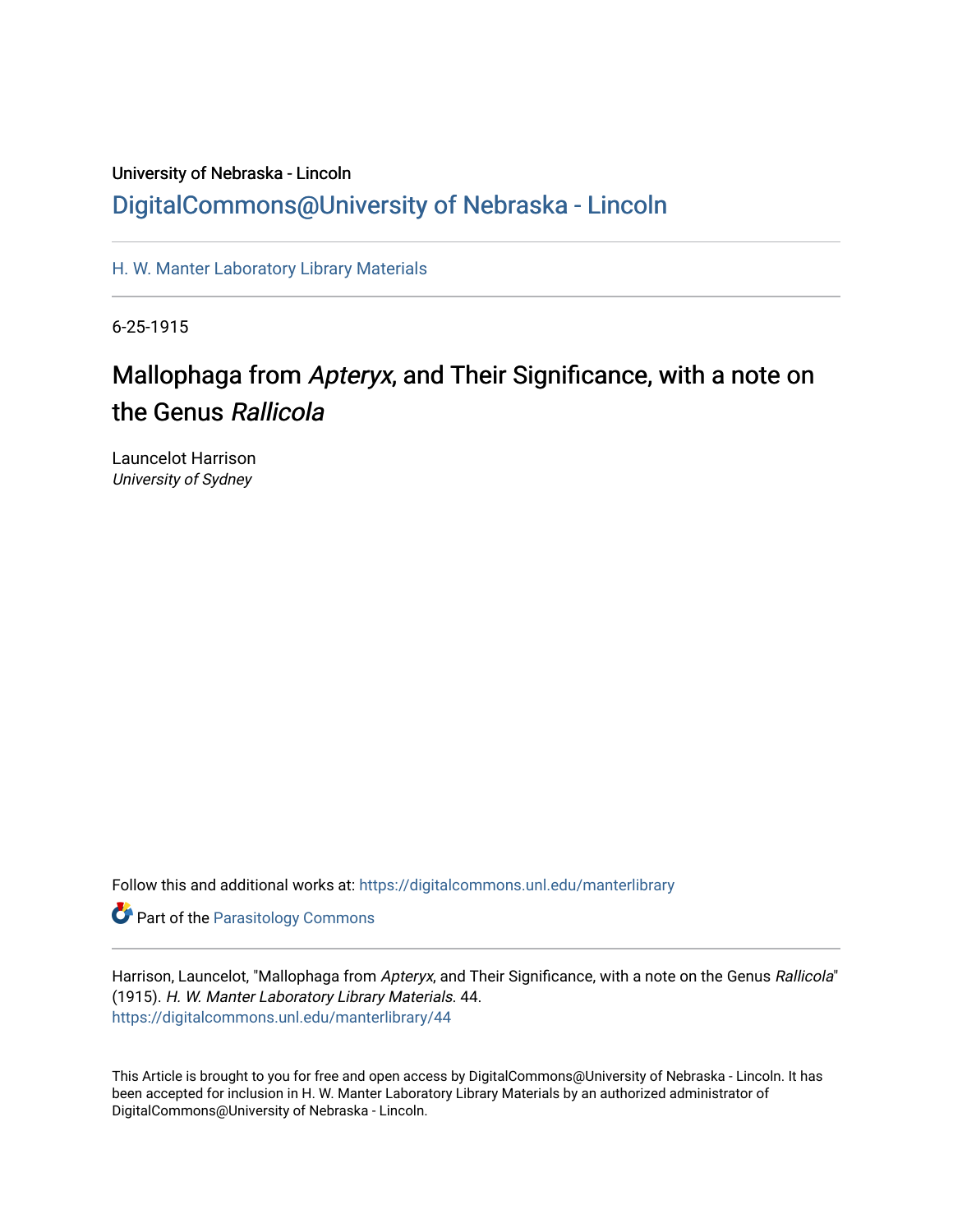# MALLOPHAGA FROM *APTERYX,* AND THEIR SIGNIFICANCE ; WITH A NOTE ON THE GENUS *RALLIOOLA.*

## Bv LAUNCELOT HARRISON, B.Sc.

#### *Exhibition of* 1851 *Research Scholar of the University of Sydney.*

*(From the Quick Laboratory, University of Cambridge.)* 

(With 6 Text-figures.)

## I.

THROUGH the courtesy of Dr Hans Gadow I have had the opportunity of examining a number of skins of five species of *Apteryx* in the collection of the Cambridge University Museum. From these I have collected at least three species of Mallophaga, which I find to belong to the genus *Rallicola.* These are described below, with some discussion of the genus to which they belong, and of the significance of the occurrence of that genus upon  $\Lambda$ *pteryx*, from which no Mallophaga have pieviously been recorded.

The name *Rallicola* was proposed by Johnston and myself (1911, p. 324) for that part of Piaget's genus *Oncophorus* (1885, p. 35) found upon Rallidae, etc., the name *Oncophorus* being invalid, as it had been used by Rudow (1870). A full discussion will be found in our paper *(loc. cit.).* Piaget's genus included forms found upon owls, hornbills, rails and jacanas. The parasites of the two former groups do not seem to have much in common with those of the two latter, nor with each other; and probably should be included in two distinct genera. Those of the two latter groups fall within the limits of our genus *Rallicola,* together with the species from *Apteryx* described below. This genus thus includes species from three host families, which form three compact groups easily separable from one another by constant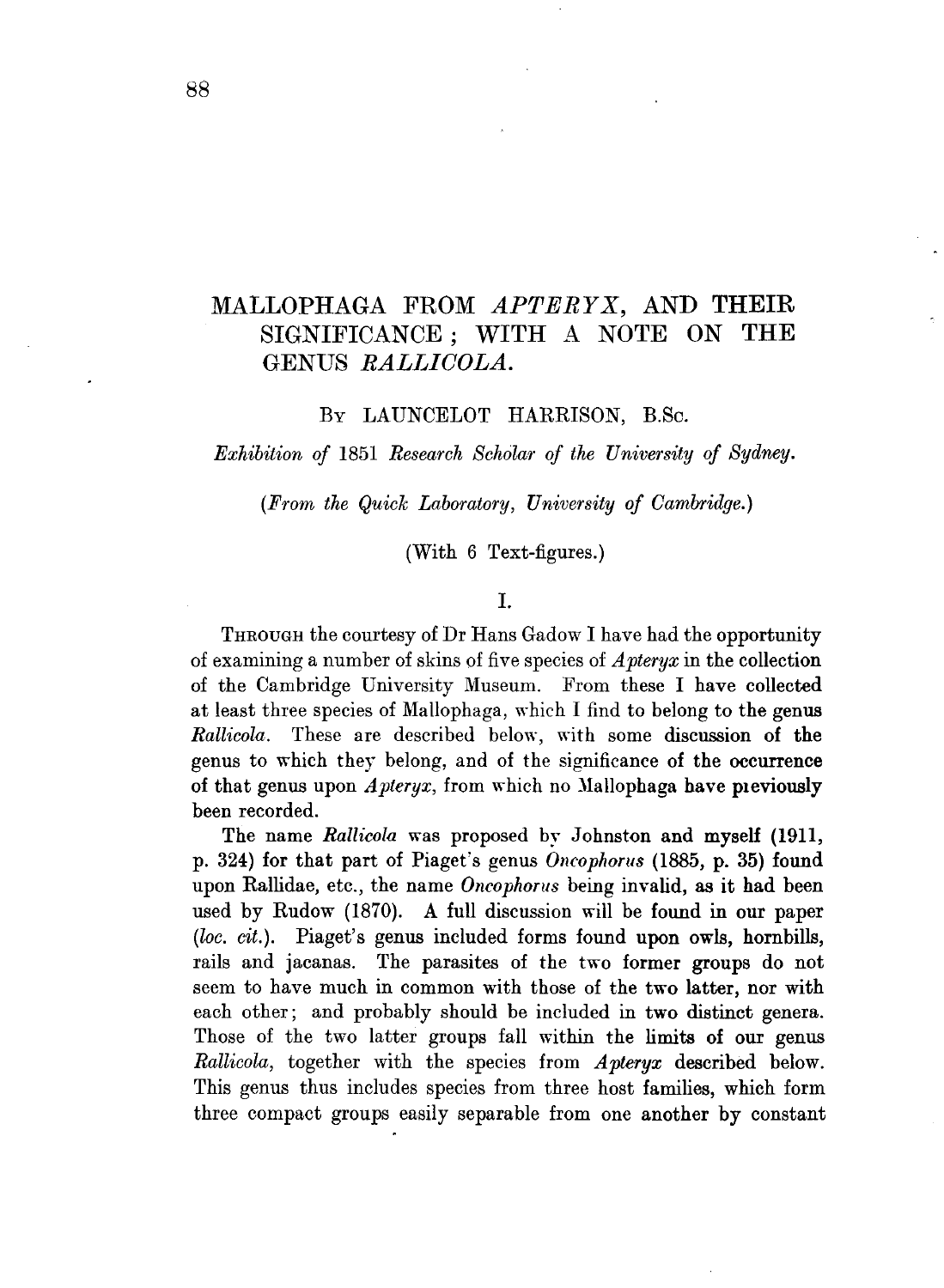## **L. HARRISON** 89

though quite unimportant differences in form. As a matter of convenience, therefore, I suggest a division into sub-genera, *Rallicola 8. 8tr.*  confined to Rallidae; *Parricola* found on Parridae; and *Aptericola* on Apterygidae. These divisions may be diagnosed as follows:

## Genus *Rallicola,* Johnston and Harrison.

Philopteridae of small to moderate size; of a general form varying between that of *Philopteru8* and *Degeeriella,* more resembling the latter; without distinct clypeal suture; with slight to well-marked sexual dimorphism of the antennae; with a definite indication of two distinct articles in the tarsus; with the transverse bands of the abdomen continuous, or divided only by a narrow median line. The best characters are, however, found in the  $\delta$  genitalia, which have a characteristic form, with straight (rarely curved) divergent parameres, having two small lobes at their bases, and a solid median portion, details of which will appear below in the description of the species; and in the genital plate and ventral pleural margins of the eighth segment of the 5?, which have a very characteristic chaetotaxy. The inner margin of the pleuron at its anterior end is produced into a process directed backwards and inwards, which carries three, more rarely two, stout spinous hairs; while the pleuron behind is densely covered with hairs arranged in two or three longitudinal rows. The genital plate is strongly convex, sometimes with a median emargination, and is closely fringed with one or more rows of shorter hairs, the more anterior of which are frequently reduced to small spines. These structures are unusual in the *Ischnocera*, and bear at least a superficial resemblance to those found in some *Amblycera.* The straight divergent parameres of the  $\delta$ , embracing a single sac-like median structure, are also reminiscent of the Amblyceran condition; and it would seem as if *Rallicola*  were a somewhat primitive Ischnoceran genus.

*Rallicola 8. 8tr.* is confined to the Rallidae, and is found upon all genera from the large forms such as *Fiilica, Porphyrio, Aramu8,* and *Ocydromu8* down to small species of *Rallu8* and *Porzana.* It possesses the characters detailed above, and is usually of small size, of the general proportions of a slender *Philopteru8,* with the *3* much smaller than the 5?. The space between the hind border of the signature and the mandibles is uncoloured. Type, *R. attenuata,* Burmeister.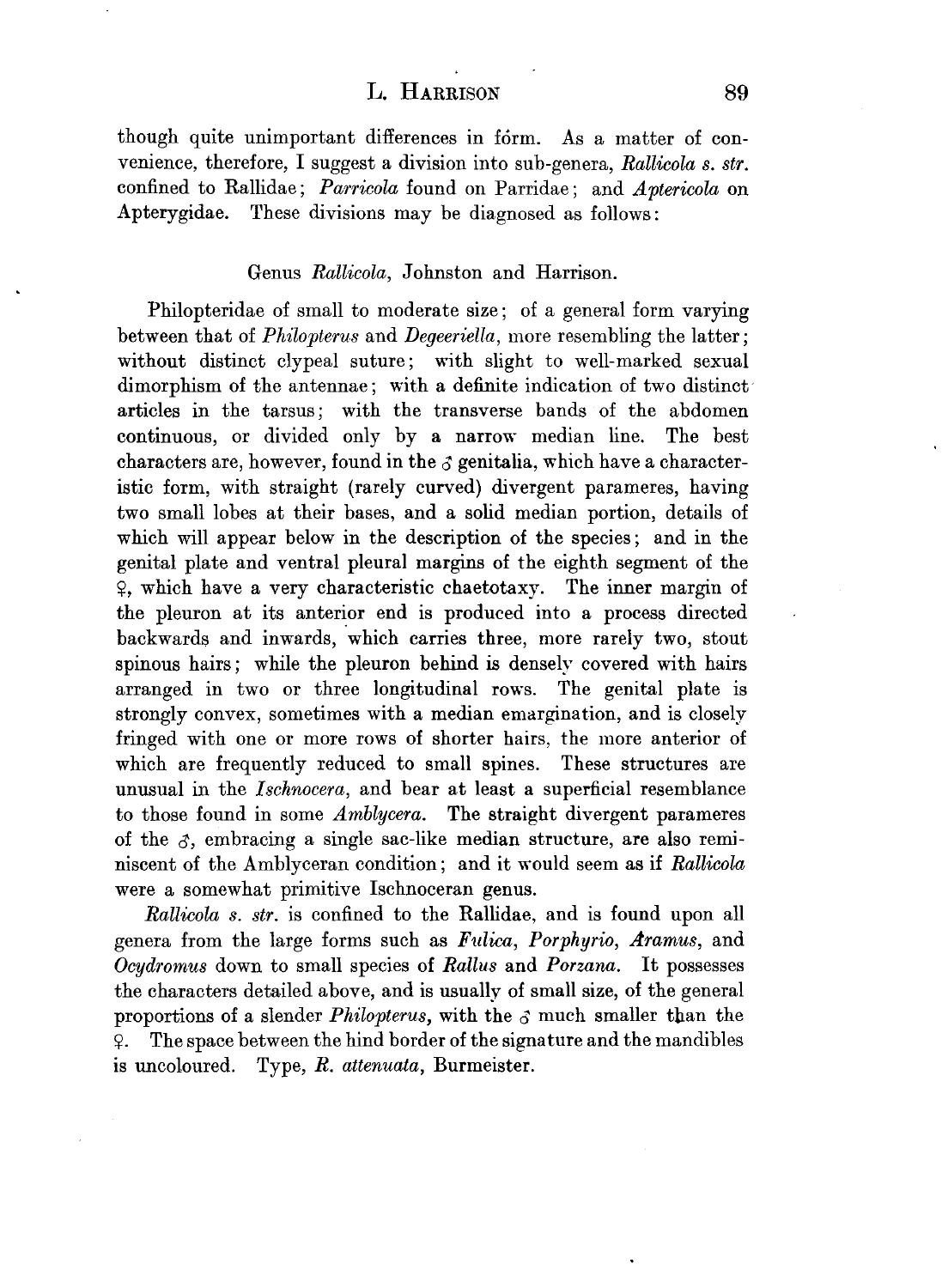#### Sub-genus *Patricola,* nov.

Species from the Parridae have the same general facies as those from rails, but are distinctly more slender forms, with little difference in size between the sexes, the  $\sigma$  being only very slightly smaller than the  $\Omega$ . The transverse abdominal bands of the  $\sigma$  are entire; of the <sup>~</sup>divided by a narrow uncoloured line. Type, *Rallicola (Parricola) sulcata,* Piaget.

#### Sub-genus *Aptericola,* nov.

Distinguished from the two previous subdivisions by its more robust form. The space immediately behind the signature is closed, except for a narrow median interruption, by two coloured bands, leaving two roughly semicircular clear areas in front of the mandibles. The  $\delta$  is somewhat smaller than the  $\Omega$ . The transverse bands of the abdomen are entire in both sexes. Type, *Rallicola (Aptericola) gadowi,* Harrison.

The following key will serve to differentiate these sub-genera:

| A. Uncoloured area in front of mandibles in two                 |  |
|-----------------------------------------------------------------|--|
| semicircular patches, not reaching hind                         |  |
|                                                                 |  |
| AA. Uncoloured area of usual shape, and extending               |  |
| to signature $\ldots$ $\ldots$ $\ldots$ $\ldots$ $\ldots$ $B$ . |  |
| B. Slender forms, deeply coloured, sexes of equal               |  |
| size Parricola.                                                 |  |
| BB. Broader forms, not usually deeply coloured, $\delta$        |  |
| markedly smaller than $\varphi$ Rallicola s. str.               |  |

## *Rallicola (Aptericola) gadowi,* n. sp.

As it is not likely that more than one, or at most two, further species will be found in this subdivision, I dispense with the long description which is usually the only safe course in dealing with Mallophaga, **and**  merely emphasise the differences between the three species here described. This, with the help of the figures, will render the species easy of recognition.

The general form of the  $\gamma$  will be apparent from Fig. 1. It differs from the  $\zeta$  of *A. novae-zealandiae* next described in its more robust form, and in the flat clypeal front, with broadly rounded angles, as well as in the longer parameres and shorter median portion of the genital apparatus, which has a wider and shorter basal plate. The features of the chaetotaxy, which would appear to be characteristic for the subdivision, are the three pairs of hairs upon the metathoracic border, and the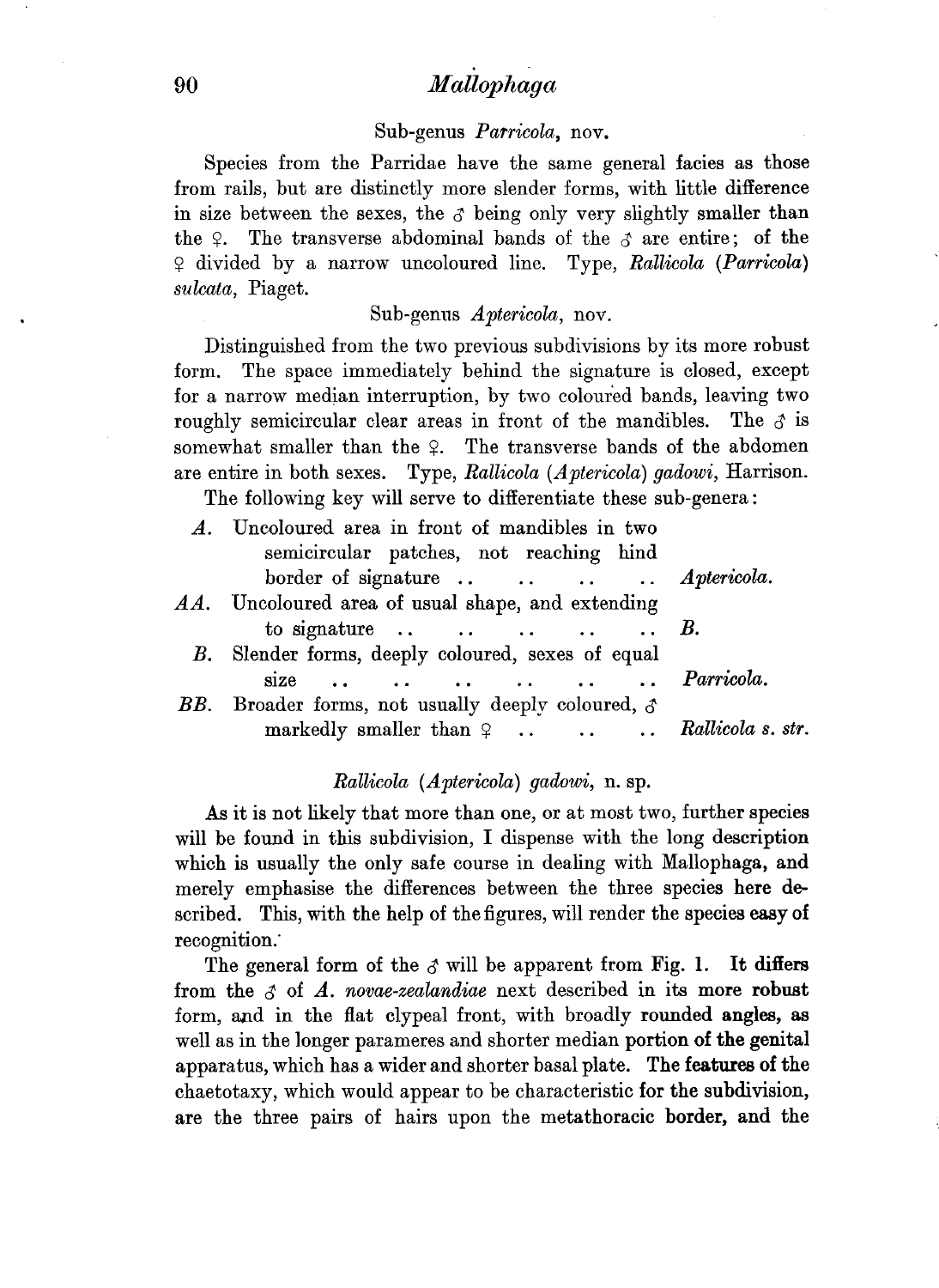short median rows on the abdominal tergites, with an absence of lateral hairs save one at each side of the sixth segment.

The  $9$  has the same general form as the  $\beta$ , but is larger, as will be seen from the measurements given, has filiform antennae, and the usual difference in shape and chaetotaxy of the hind end of the abdomen (Fig. 2). The females of the three species are easily differentiated by means of the shape of the genital plate, which in this species bears a median emargination, while in *A. novae-zealandiae* it is evenly rounded, and in *A. gracilis* has the shape of a truncated triangle.





Fig. 2.

*Measurements in millimetres.* 

|                                   |        |                      |                      |                      | Length | <b>Breadth</b> | Length | <b>Breadth</b> |
|-----------------------------------|--------|----------------------|----------------------|----------------------|--------|----------------|--------|----------------|
| $\rm Head$                        | . .    | $\ddot{\phantom{0}}$ | $\ddot{\phantom{0}}$ | $\ddot{\phantom{0}}$ | 0.59   | 0.62           | 0.64   | 0.67           |
| Prothorax                         | $\sim$ | ٠.                   | $\ddot{\phantom{1}}$ | $\ddot{\phantom{a}}$ | 0.17   | 0.40           | 0.18   | 0.44           |
| Metathorax                        |        |                      | $\ddot{\phantom{1}}$ | $\ddot{\phantom{1}}$ | 0.27   | 0.57           | 0.27   | 0.64           |
| Abdomen (from anterior angles)    |        |                      |                      |                      | 0.82   | 0.71           | 1.18   | 0.84           |
| Total length and greatest breadth |        |                      |                      |                      | 1.76   | 0.71           | 2.15   | 0.84           |

Several  $\delta \delta$  and numerous  $\varphi$  from skins of *A pteryx australis* in the Cambridge University Museum. I also assign to this species a single *<;>* from a skin of *Apteryx mantelli,* which is larger than the type, but shows no differences of specific value. The discovery of the  $\delta$  may prove that this form is distinct.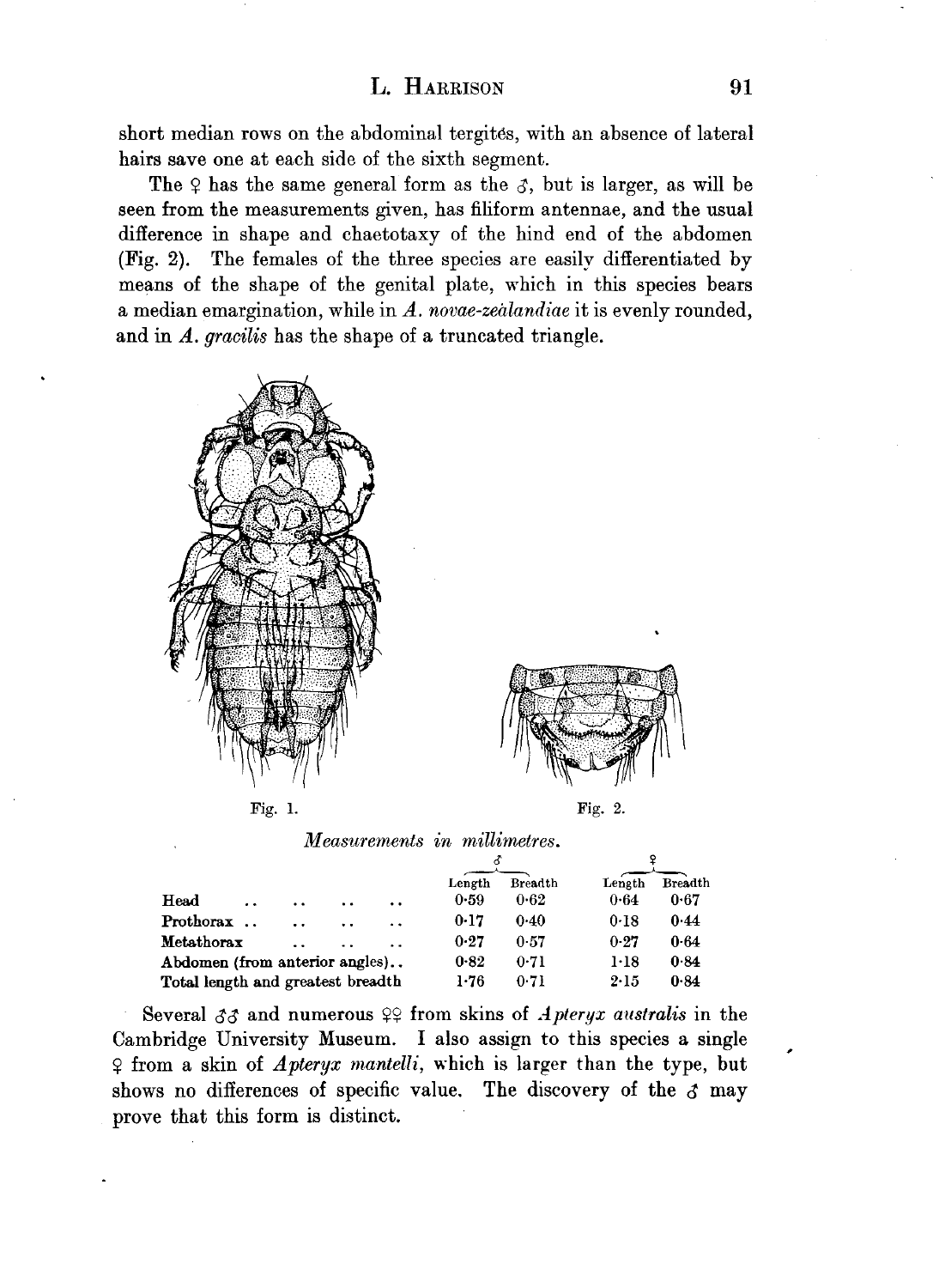## . *Rallicola (Aptericola) novae-zealandiae,* n. sp.

The  $\zeta$  of this species (Fig. 3) is, as already pointed out, more slender than the last, and has the clypeal front broadly rounded instead of truncate. The general coloration is considerably lighter. But the chief differences, or rather, those best adapted for distinguishing the species, are found in the genitalia. I figure those of the present species (Fig. 4). Unfortunately the  $\delta$  of  $\Lambda$ . *gadowi* taken for dissection of these parts proved to have broken parameres, and as the males among my material were few, I did not care to sacrifice another. I have not, therefore,



figured the genitalia of A. *gadowi;* but with the aid of the dissection, which has lost only the distal halves of the parameres, and of these halves, which happen to be extruded in the type mounted specimen, I am able to make safe comparisons. The genital apparatus consists of a basal plate, with parameres articulated distally, between which lies an undivided mesosome. At the base of each paramere, on the inner side, a short weakly-coloured lobe projects inwards under the mesosome. This lobe is certainly attached to the paramere, but has no appearance of being a normal process upon it, as it is so delicate in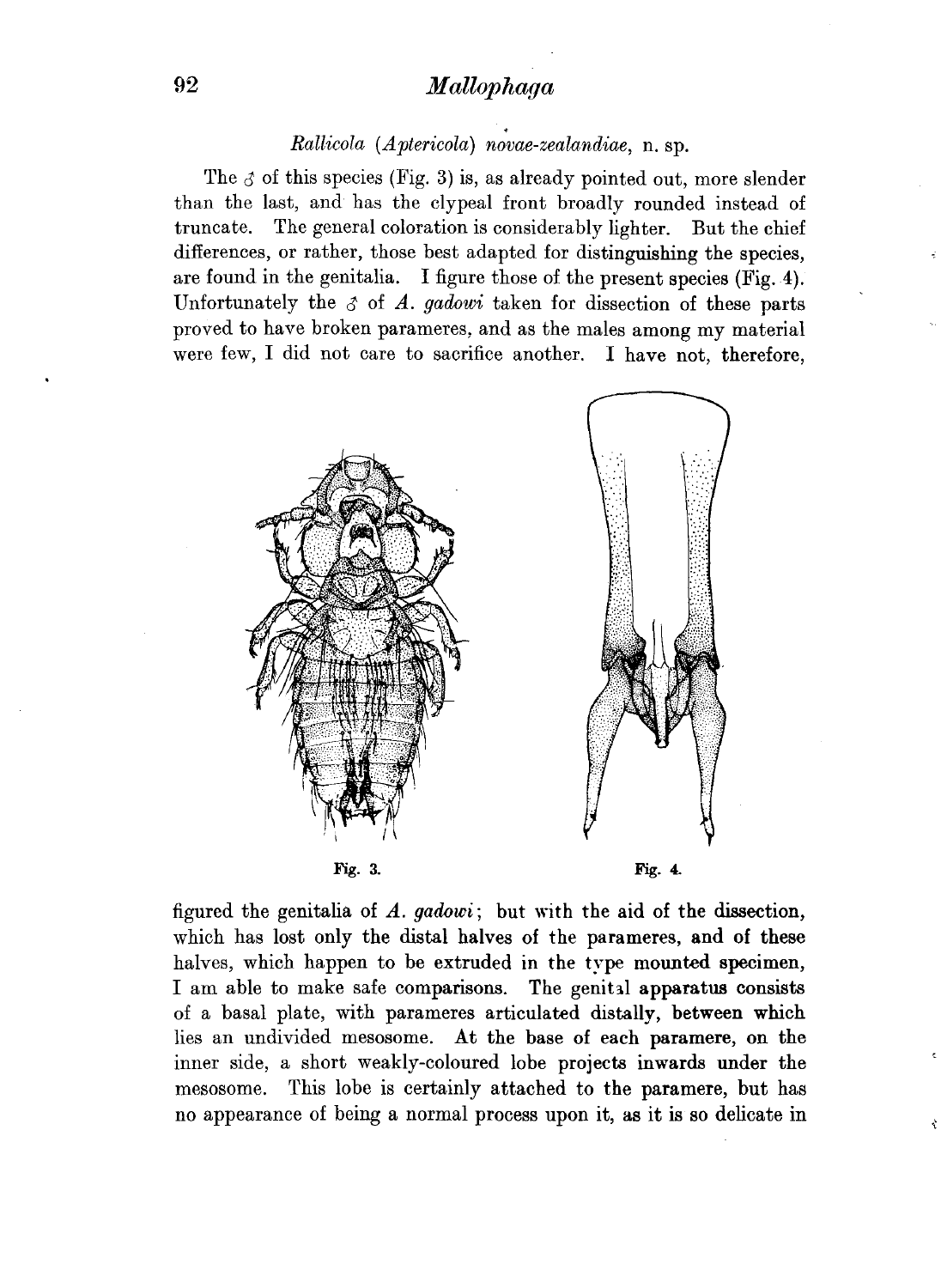comparison. It may represent a reduced •endomere. The mesosome comes nearer in general form to that of *Docophoroides* than to any other with which I am acquainted. Its general shape will be seen from Fig. 4. **A** cylindrical chitinous tube, which is a direct continuation of the ejaculatory duct, runs through and slightly beyond it, constituting the penis, which opens dorsally by a triangular orifice. The genitalia of *A. gadowi* differ from those of *A. norae-zealandiae* in the following details. The basal plate is broader and shorter: the endomeral (?) lobe is distinctly smaller; the mesosome is shorter and slightly broader, with a more heavily chitinised penis; and the tip of the paramere is slightly spatulate instead of filiform, and bears two terminal bristles m place of the customary one.

The  $\varphi$  is larger than the  $\varphi$ , with the usual differences in the hind end



Fig. 5.

of the abdomen (Fig. 5). The genital plate is rounded, and the chitinous bands running forwards from its lateral insertions are hot developed.

*Measurements in millimetres.* 

|                                   |        |                      |                      |                      | Length | <b>Breadth</b> | Length | <b>Breadth</b> |
|-----------------------------------|--------|----------------------|----------------------|----------------------|--------|----------------|--------|----------------|
| Head                              |        | $\ddot{\phantom{a}}$ | $\cdot$ .            | $\ddot{\phantom{0}}$ | 0.59   | 0.57           | 0.59   | $0 - 61$       |
| Prothorax                         | $\sim$ | $\ddot{\phantom{0}}$ | $\ddot{\phantom{0}}$ | . .                  | 0.17   | 0.39           | 0.18   | 0.39           |
| Metathorax                        |        |                      |                      | $\ddotsc$            | 0.26   | 0.55           | 0.26   | 0.58           |
| Abdomen (from anterior angles)    |        |                      |                      |                      | 0.84   | 0.64           | 1-11   | 0.79           |
| Total length and greatest breadth |        |                      |                      |                      | $1-68$ | 0.64           | 2.18   | 0.79           |

Numerous  $33$  and  $99$  from skins of *Apteryx lawryi* in the Cambridge University Museum. One  $\hat{z}$  and several  $\hat{\phi} \in \hat{z}$  from skins of *Apteryx oweni.* One  $\varphi$  (straggler) from *Stringops habroptilus.* 

#### *Ralticola (Aptericola) gracilis,* n. sp.

This well-marked species is described from a single  $\varphi$  taken from a. skin of *Apteryx haasti* in the Cambridge University Museum.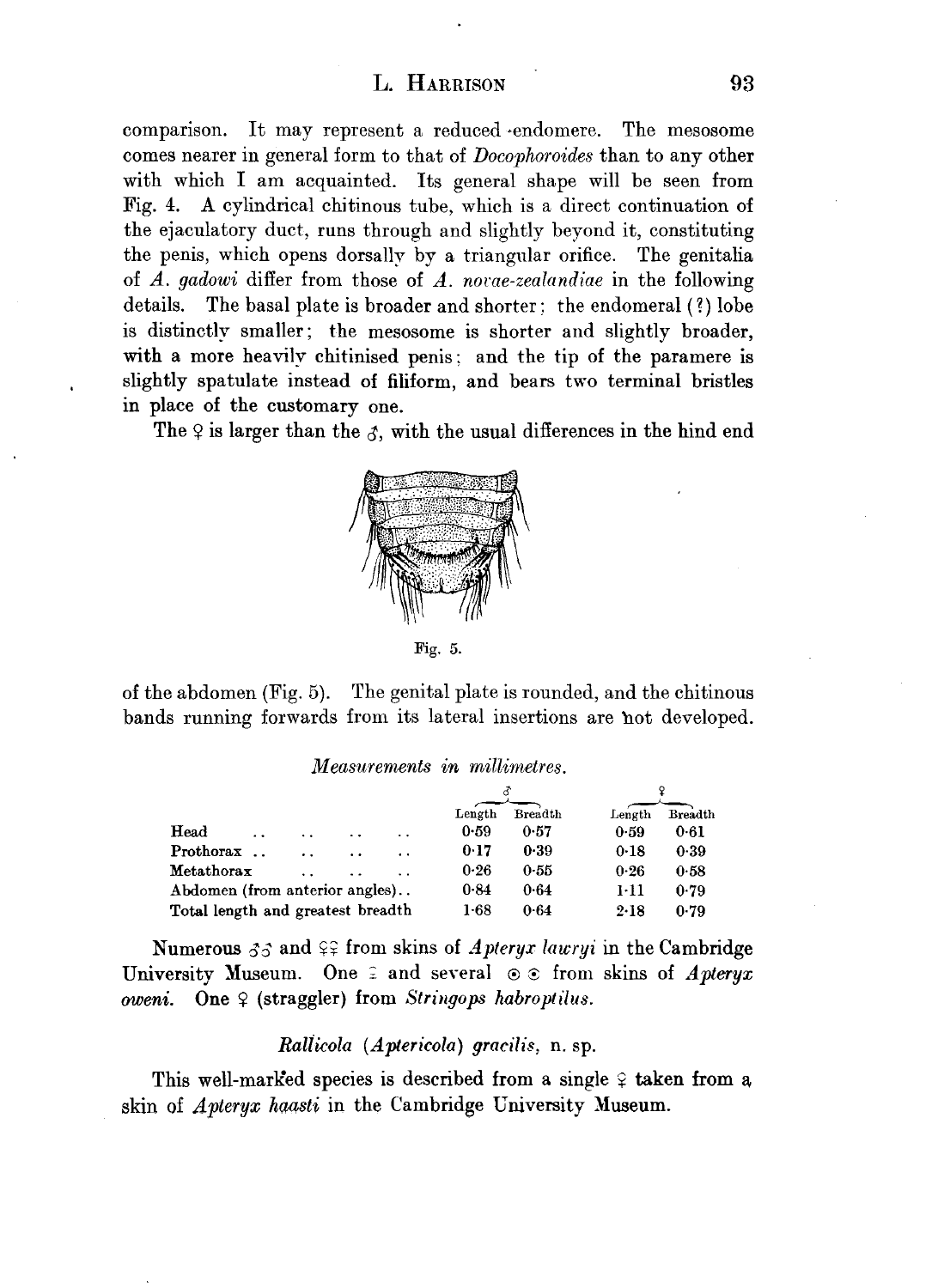Fig. 6 gives the general form. It differs from the females of the two previous species in the narrow and truncate hind end of the abdomen, in the shape of the genital plate, and in some details of the abdominal chaetotaxy. As these details will be obvious on a comparison of the



Fig. 6.

figures, there is no need for a detailed description. The present species is also smaller and more slender than those which precede it. The figure shows the dorsal aspect of the insect to the end of the sixth abdominal segment, the terminal portion being represented as if viewed ventrally.

*Measurements in millimetres.* 

| Head                              | $\ddot{\phantom{1}}$ | $\ddot{\phantom{a}}$ | $\ddot{\phantom{1}}$ | $\ddot{\phantom{a}}$ | Length<br>$0 - 60$ | <b>Breadth</b><br>$0 - 60$ |
|-----------------------------------|----------------------|----------------------|----------------------|----------------------|--------------------|----------------------------|
| Prothorax                         |                      | $\ddot{\phantom{1}}$ |                      | $\ddot{\phantom{a}}$ | 0.17               | $0 - 42$                   |
| Metathorax                        |                      |                      |                      | $\ddot{\phantom{0}}$ | 0.26               | $0 - 49$                   |
| Abdomen (from anterior angles)    |                      |                      |                      |                      | $1 - 09$           | 0.74                       |
| Total length and greatest breadth |                      |                      |                      |                      | $2 - 00$           | 0.74                       |

The types of these three species will be deposited in the Australian Museum, Sydney, New South Wales.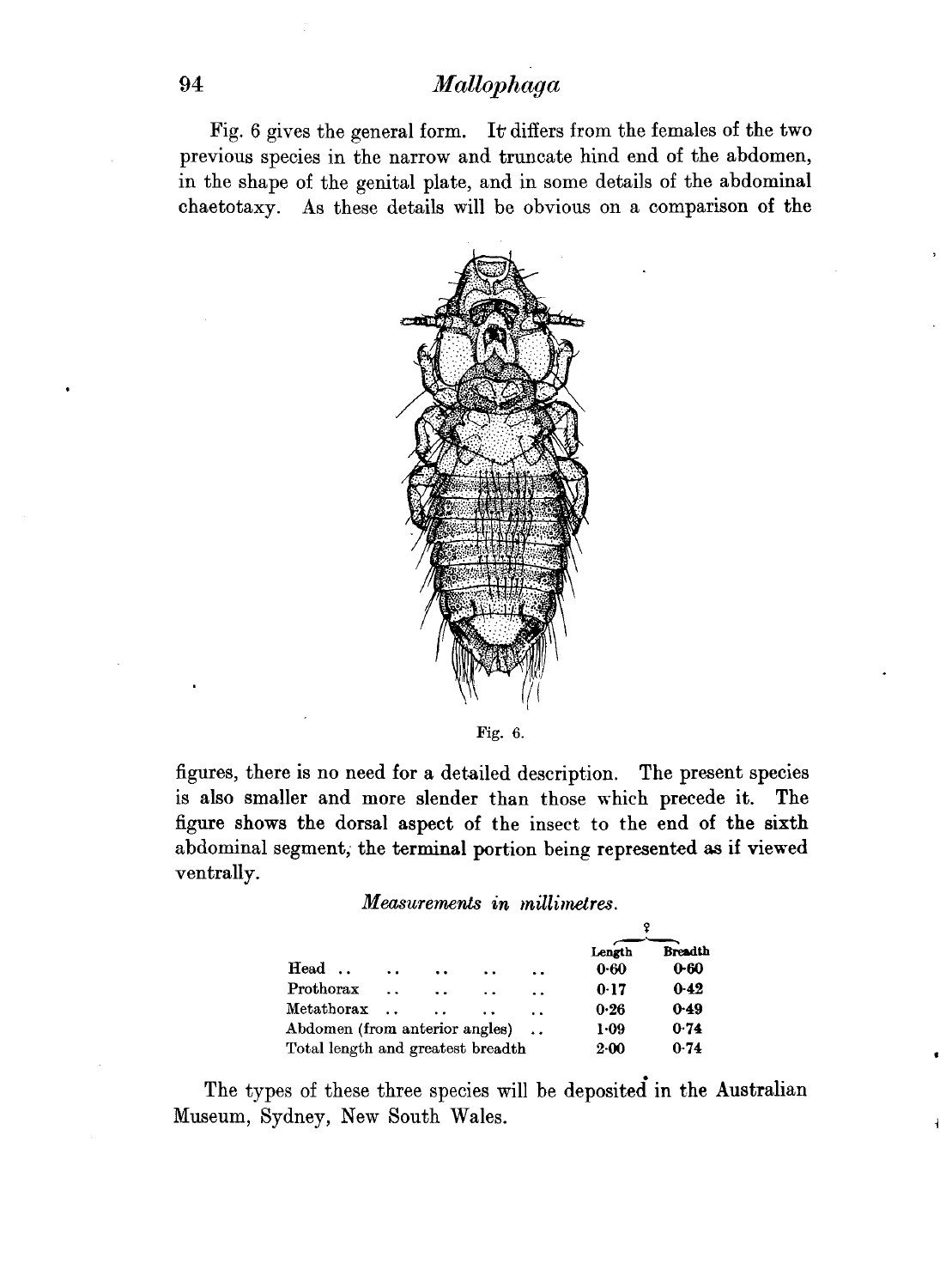## **L. HARRISON**

## LIST OF HOSTS WITH PARASITES.

|    | A pteryx australis    |    |              | Rallicola (Aptericola) gadowi |
|----|-----------------------|----|--------------|-------------------------------|
| ,, | mantelli              | ,, | ,,           | ,,                            |
| ,, | lawryi                | ,, | ,,           | novae-zealandiae              |
| 99 | oweni                 | ,, | , ,          | ,,                            |
| ,, | haasti                | ,, | ,,           | gracilis                      |
|    | Stringops habroptilus | ., | $^{\bullet}$ | novae-zealandiae              |

## IL

In view of the conclusions which have been reached independently by Kellogg and myself *(ride* Harrison, 1914, and references to Kellogg's papers quoted therein; also Kellogg, 1914, pp. 259-60) that the relations of Mallophagan parasites are intimately bound up with the phylet·c relationships of their hosts, a discussion of the significance of the occurrence upon *Apteryx* of the parasitic genus *Rallicola* is of considerable interest\_

I do not think that there can be any reasonable doubt as to the species described above being true parasites of *Apteryx.* I have collected them from skins of five species, and, in the case of two of these species, from several individuals. The only other Mallophaga found upon these skins were a few immature *Menopon*, which were too young to afford any idea of their affinities. I have examined the good series of New Zealand birds contained in the Cambridge collection, and have not found these Mallophaga upon any other form, save a single individual on one out of six skins of *Stringops* examined. This accidental occurrence is easily understood, as *Stringops* and *A pteryx* are both nocturnal, and hide during the day in hollow stumps, etc. Occasional transference may take place when the two species are hiding together in one refuge, or even when one occupies a hollow that has recently been in possession of the other. The positive evidence is, therefore, fairly conclusive, and it is supported by the negative fact that no other Ischnoceran parasites were found upon the skins. No family of birds is without Ischnoceran Mallophaga, so that, as no other forms have been found which might be taken as the normal parasites, it is reasonable to conclude that the sub-genus *Aptericola* contains the normal Ischnoceran parasites of the Apterygidae.

There can be no possible question as to the correctness of my placing these parasites within the genus *Rallicola*. However much uncertainty may exist as to the value of the present classification of Mallophaga, there is no doubt that *Rallicola* is a good and distinct genus, well-defined, and clearly marked off from all other Ischnocera ; and there is equally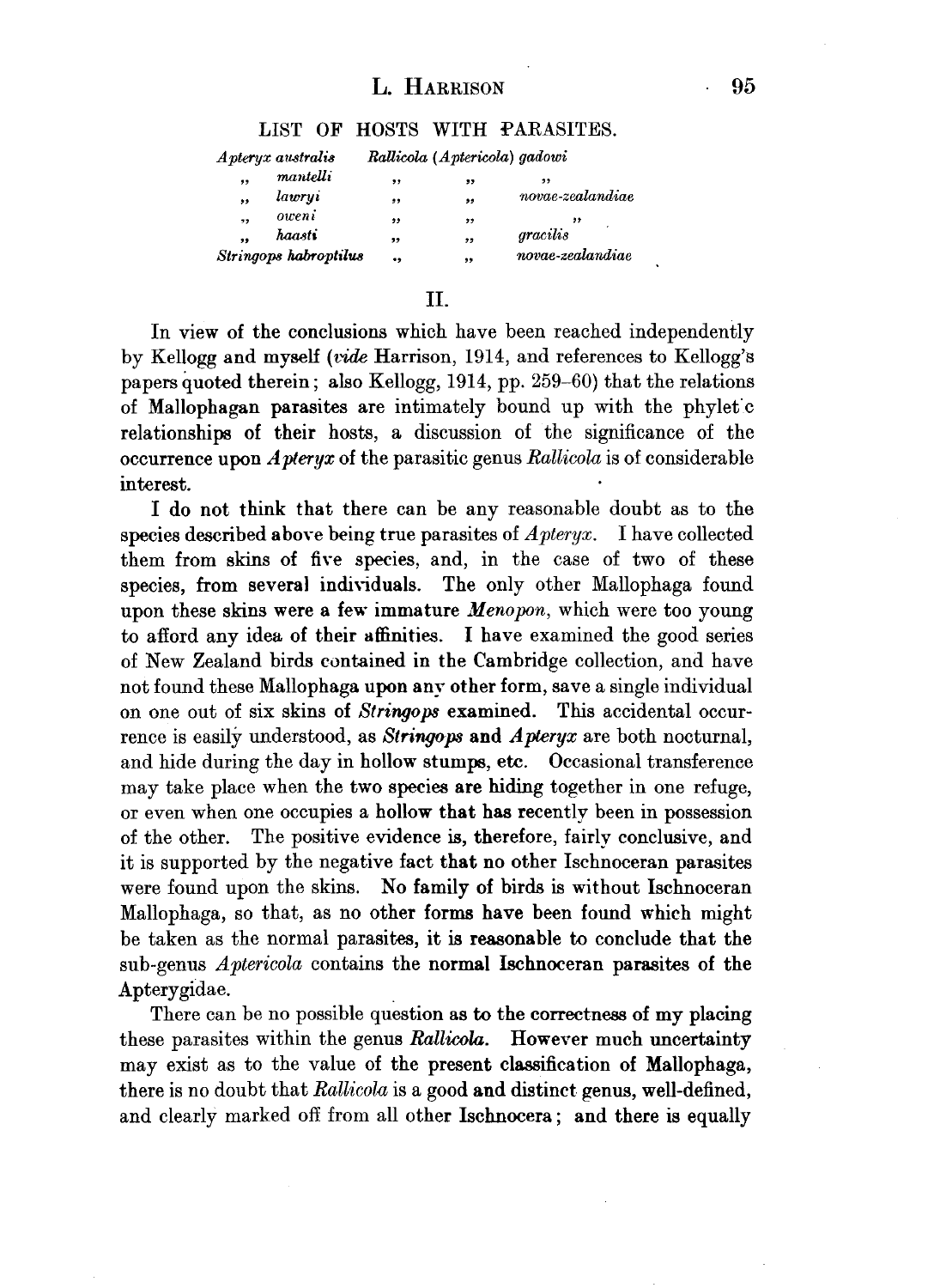no doubt that the sub-genus *Apteriaola* is merely a group within the genus *Rallicola,* conveniently distinguished by its robust form. *Rallicola*  is, as I have stated above, confined to rails, and found upon all sorts and sizes of rails over the length and breadth of the globe; and I have reasons, partly stated above, for considering it a somewhat primitive .Ischnoceran genus, certainly more primitive than *Philopterus* and *Degeeriella,* which appear to have developed from the same branch of the original stock.

Only one other Mallophagan genus, *Pseuilomenopon,* is found solely upon rails, and is generally distributed amongst them. This is, so far, monotypic, but will probably be found to contain a number of species when it is critically examined, as has been the case with other genera (e.g. *Docophoroiiles* and *Giebelia).* I have not succeeded in finding *Pseudomenopon* upon *Apteryx.* A few species of *Lipeurus, Philopterus, Degeeriella,* and one of *Laemobothrium* are also found upon rails, but these would seem to be comparatively late acquisitions, as they are not generally distributed, and have chiefly been found upon *Fulica, Gallinula,* and *Porphyrio.* 

The robust form of the species of *Rallicola* from *Apteryx* may also possess some significance. In general, large Mallophaga are found upon large birds. This is not by any means always true. If it were, we should expect to find the largest Mallophagan species upon the ostrich, whereas it occurs upon a condor. Similarly *Ricinus,* which comprises fairly large species, is found chiefly upon small passerine birds. But, in general, when a genus is well distributed over a considerable number of nearly related hosts, the size of the parasite is roughly proportional to the size of the host. Thus species of *Lipeurus* found upon albatrosses are larger than those found upon the larger petrels; and these in their turn exceed in size those found upon the little storm petrels. The largest species of *Philopterus* are found upon ibis, storks, and vultures; of *Colpocephalum* on storks, cranes, hornbills, etc.; of *Goniodes* upon peafowl and tragopans; and many similar instances might be quoted. Arguing on general grounds, then, I should, had these species of *Aptericola* been submitted to me without any data as to the host, have given the opinion that they came from a group of large ralline birds. But no species of *Apteryx* is very large, and certain of them are smaller, bulk for bulk, than some of the larger rails, as, for instance, some species of *Ocydromus,* which carry *Rallicola* of the ordinary small type. A possible inference is that *Apteryx* is an offshoot of a largerstatured stock. Since it is generally agreed that the Apterygidae and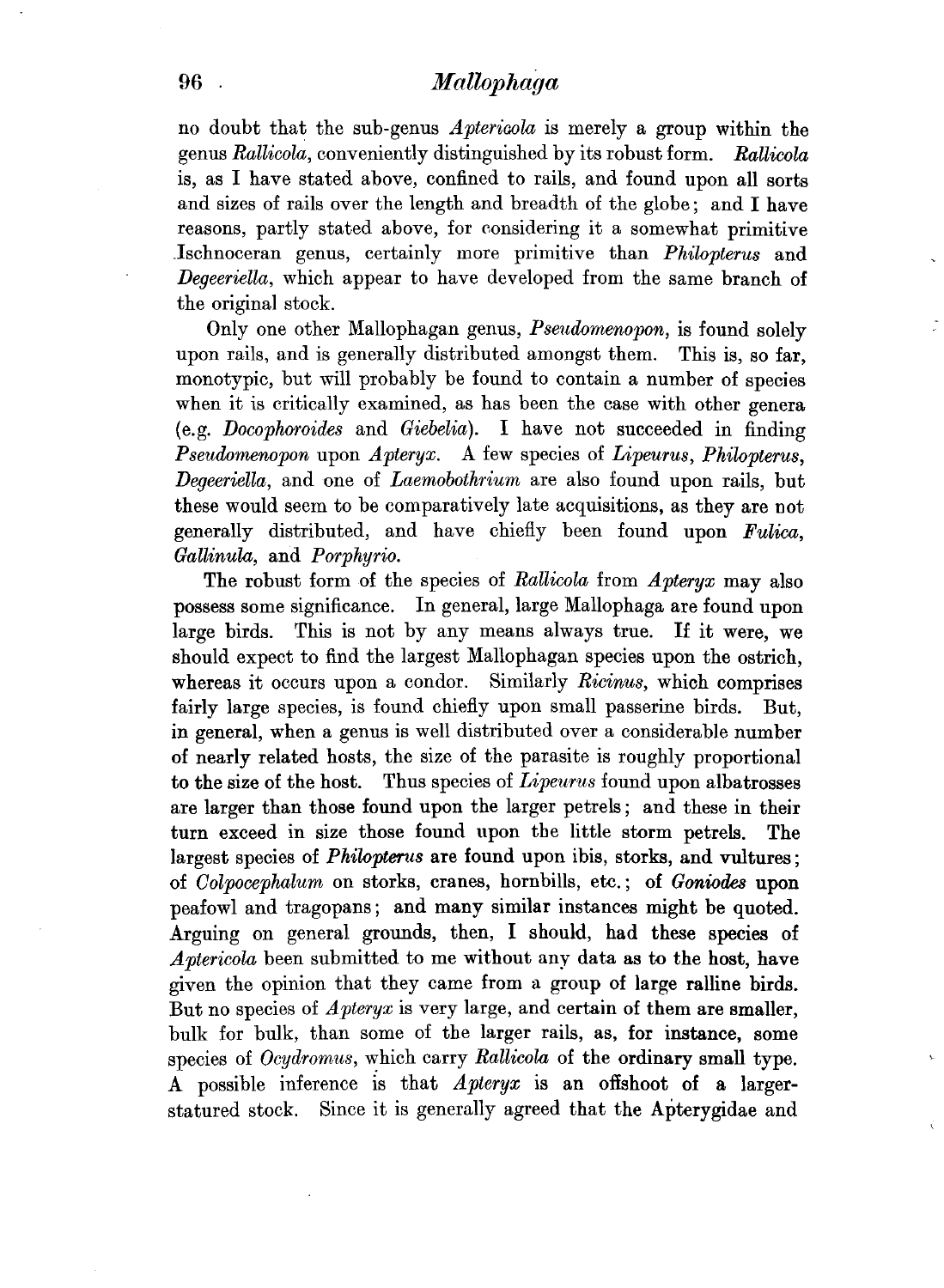Dinornithidae are closely related, it is not so improbable as it may seem at first sight that *Aptericola* was the type of Ischnoceran Mallophaga found upon the Dinornithidae.

Finally I should like to discuss the Mallophagan parasites of the ostrich, rhea, and emu, to which, of living birds, *Apteryx* has hitherto been considered most closely related. I have already (1914, pp. 9-10) written something about the species found upon these three hosts. I have again looked into the matter carefully, and I am still of the opinion that these species, and their hosts with them, had common origin. In any case the Mallophaga of the larger ratite birds belong to a different family, and have no close relationship to the genus *Rallicola.*  So the parasites of *Apteryx* differ radically from those of the remaining Ratitae, and are closely akin to those of the Rallidae.

I have tried, in the preceding five paragraphs, to put an unprejudiced statement of the case. The points I have wished to make in these paragraphs may be stated briefly as follows:

(i) *Aptericola* is a normal parasite of *Apteryx*.

(ii) *Aptericola* is certainly, at most, a sub-genus within the genus  $Rallicola$ .

(iii) *Rallicola* is a universal parasite of rails, and of nothing but rails, except for the Parridae and Apterygidae.

(iv) *Aptericola* possibly indicates the type of Ischnoceran parasite that existed upon the Dinornithidae.

(v) The Mallophaga of the remaining Ratitae have nothing in common with those of *Apteryx*.

The inference that I draw from these conclusions is that *Apteryx* (and possibly *Dinornis* also) is more closely akin to the Ralli than to any other living birds. Subsidiary deductions are that the Parridae are ralline rather than limicoline; and that the Ralli are probably distinct enough to justify ordinal rank.

Taking the latter first, though the position of the jacanas has been the subject of some discussion they are, in most recent classificatory schemes, definitely included amongst the Limicolae. This order has, however, the best limited groups of Mallophaga that we can point to. No person with any knowledge of the group could fail to determine at sight a parasite in any of the genera found upon limicolines, or, perhaps I had better say, upon the Charadriiform complex, as having come from a Charadriiform host. (With this group, by the way, the parasites of the Pterocles and Columbae show no close affinity.) The Mallophaga of the jacanas do not fall within these well-marked limits.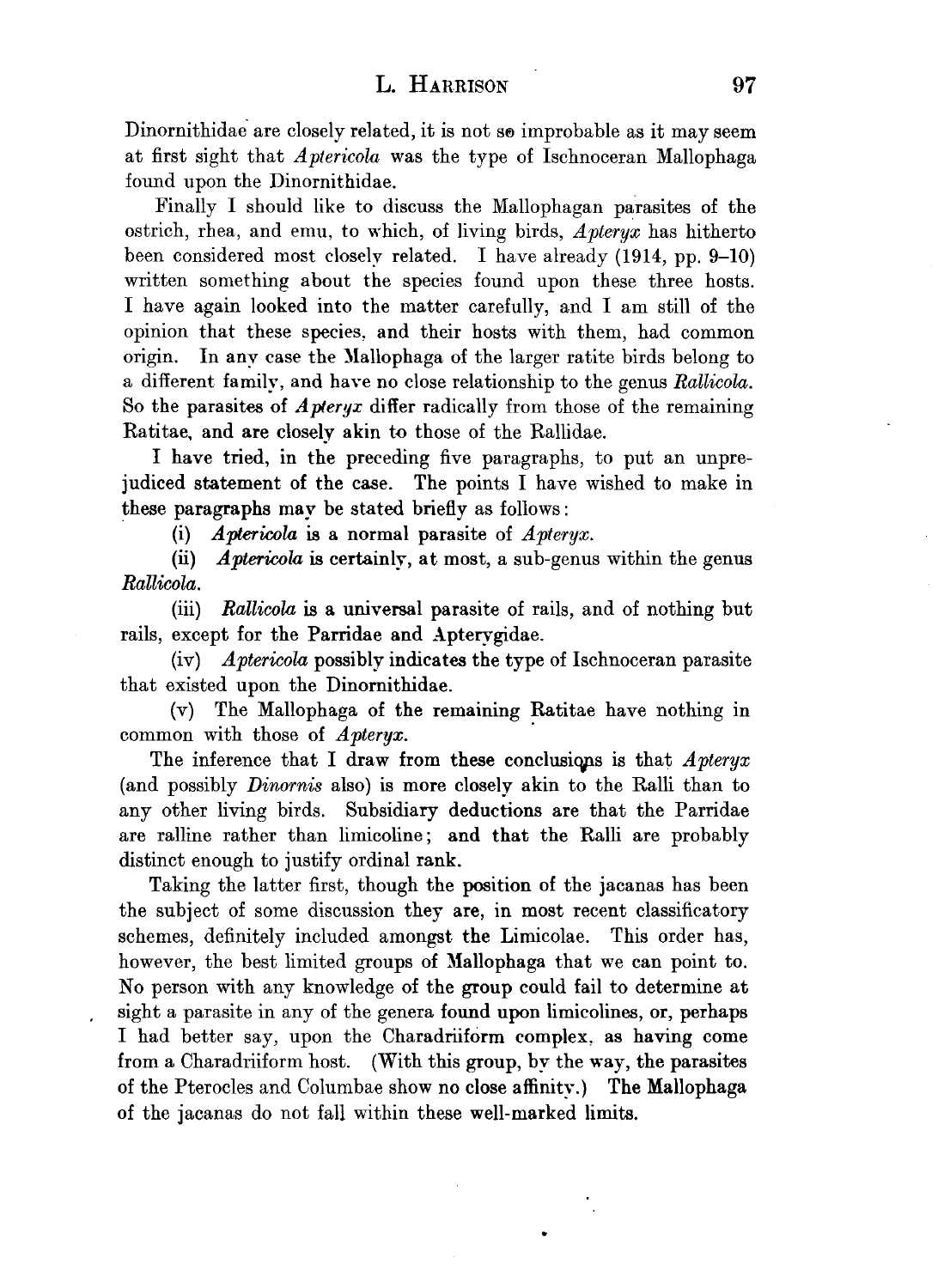As to the position of the Ralli, they possess as their most widely distributed and characteristic parasites two well-marked genera, *Rallicola* and *Pseudomenopon,* one in each of the sub-orders of Mallophaga. *Rallicola* would seem to be a somewhat primitive genus, certainly more primitive than *Philopterus* and *Degeeriella,* the remaining genera of the same family; while the relation of *Pseudomenopon* to the other menoponid genera cannot, in the absence of any form showing an intermediate condition, be stated. The fact that *Pseudomenopon*  does not occur on either Parridae or Apterygidae may indicate that it is of more recent development than *Rallicola.* An important negative fact is the non-occurrence of *Philopterus* upon rails. This genus, which is generally looked upon as the most specialised of the more specialised sub-order, is almost universally distributed among birds. The only important groups that are without it are the Galliform complex, comprising tinamous, fowls, pigeons, the hoatzin, and, on Mallophagan evidence, the penguins; and the Ratitae. Three or four species of *Philopterus* have certainly been described from some of the larger rails, but I have carefully searched a large number of species of ralline birds from all parts of the world without finding *Philopterus;* while all yielded *Rallicola,* and many *Pseudmnenopon.* It is fairly obvious, then, that *Philopterus* can only have been acquired at a comparatively recent date by those species which possess it. Species of *Degeeriella, Lipeurus,* and *Laemobothrium* are also too few in number and too circumscribed in distribution to be included in other than the same category. The intrinsic parasites of the Ralli stand, then, in an isolated position with regard to the remaining Mallophaga. And all the evidence of Mallophagan distribution points to the conclusion that the condition of the parasites is intimately connected with the phylogenetic relationships of the hosts, and reflects these relationships to a greater or less extent. Consequently I cannot avoid the conclusion that the Ralli occupy an isolated position, which should entitle them to at least the same rank as the similarly isolated Galliform complex.

It may be as well, at this point, to clearly define my position in making such statements as to bird relationships as that conveyed in my last sentence. These statements are made frankly upon the evidence afforded by the parasites. They are, consequently, not comparable with the statements of a morphologist, based upon structural considerations; but are to be looked upon simply as suggestions, which I believe may be well founded, but which, until they receive morphological confirmation, must remain simply suggestions. I may state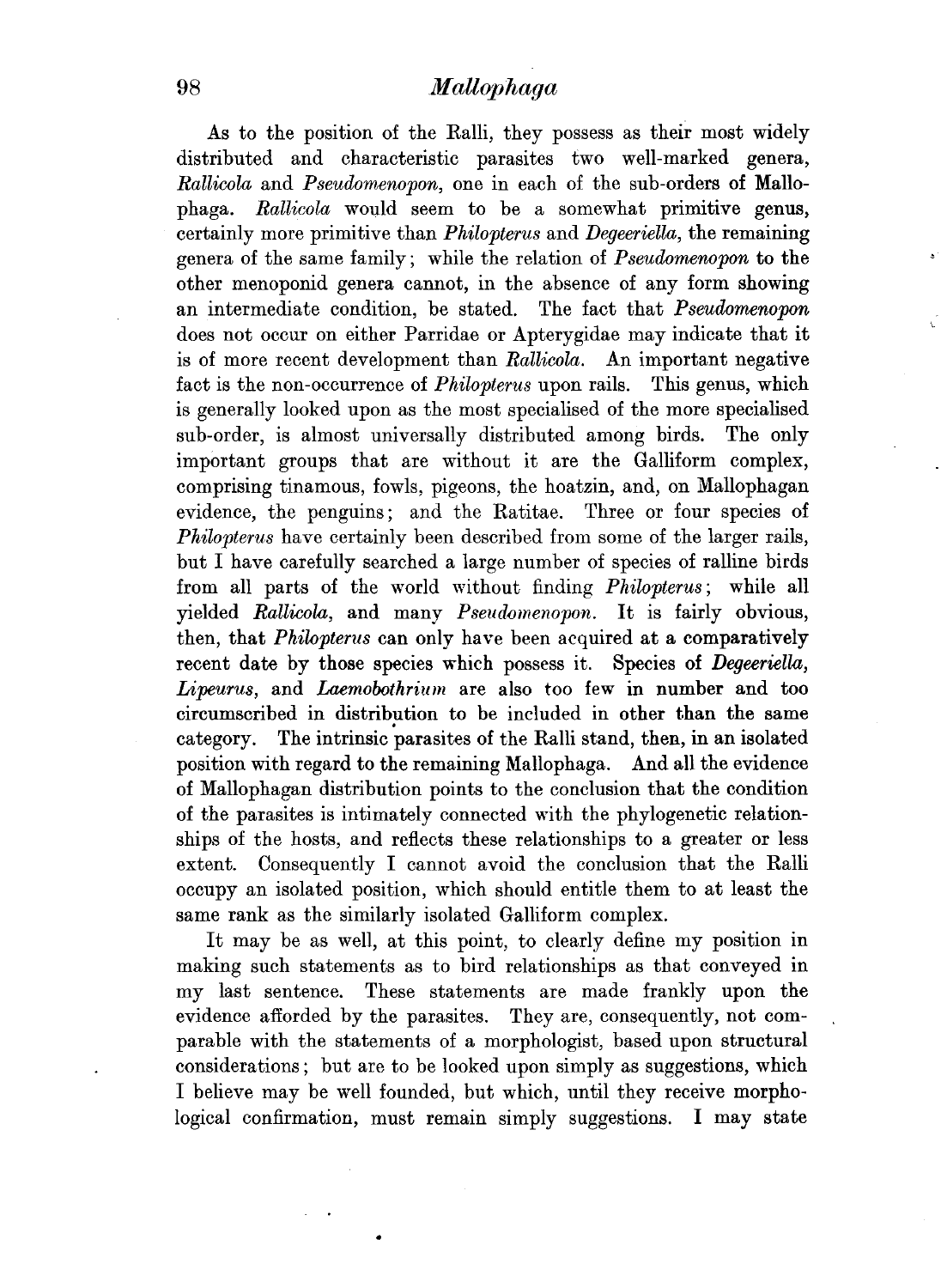## L. HARRISON 99

them with an appearance of dogmatism, but I clearly understand that they are governed in every case by the above limitation. My excuse for making them is that the phyletic relations of birds have always presented a very difficult problem, and that none of the customary means has produced a satisfactory solution. So when I find that bird parasites, owing to their peculiar biological condition, seem to shed some light upon this problem, I think it worth while to put these indications on record. The morphologist can confirm or refute them at his leisure.

With this much explanation I proceed to the final question—Is *Apteryx* a rail? If not, how does it come to possess ralline parasites? The mature opinion of Prof. Kellogg, after twenty years' study of Mallophaga, is that "the host distribution of these wingless permanent ectoparasites is governed more by the genetic relationships of the hosts than by their geographic range, or by any other ecologic conditions" (1914, p. 259). That opinion is based on-"The fact, proved by abundant cases, that two host species of wholly distinct geographic range and with no possible opportunity for contact such as would permit of the migration of wingless parasites from one to the other, may have, nevertheless, one or more parasitic species common to them both, is associated almost always with the further fact that these common hosts are closely related genetically." Kellogg instances only the occurrence of the same parasitic species on two geographically segregated but phyletically connected hosts. In my paper (1914) published a month after Kellogg's, but which had gone to press more than a month before it, I carry the hypothesis further; and apply it to the case of closely related parasitic species upon closely related hosts. And though I cannot lay claim to the same wide knowledge of Mallophagan species that Prof. Kellogg possesses, I had nevertheless been studying the group for some five years, purely from this point of view. Only one other explanation of the distribution of Mallophaga can be put forward, namely that it is due to convergence. I have not overlooked this possibility, but I do not find any evidence of this cause myself, and I do not think that the most ardent advocate of convergence, were he to look carefully into the actual conditions of Mallophagan distribution, would claim these conditions as the result of convergence.

The only alternative is to believe that *Apteryx* and the rails are closely connected phyletically, unless one or other of the groups has acquired these particular parasites by some accidental transference. This supposition may be dismissed as far as the rails are concerned.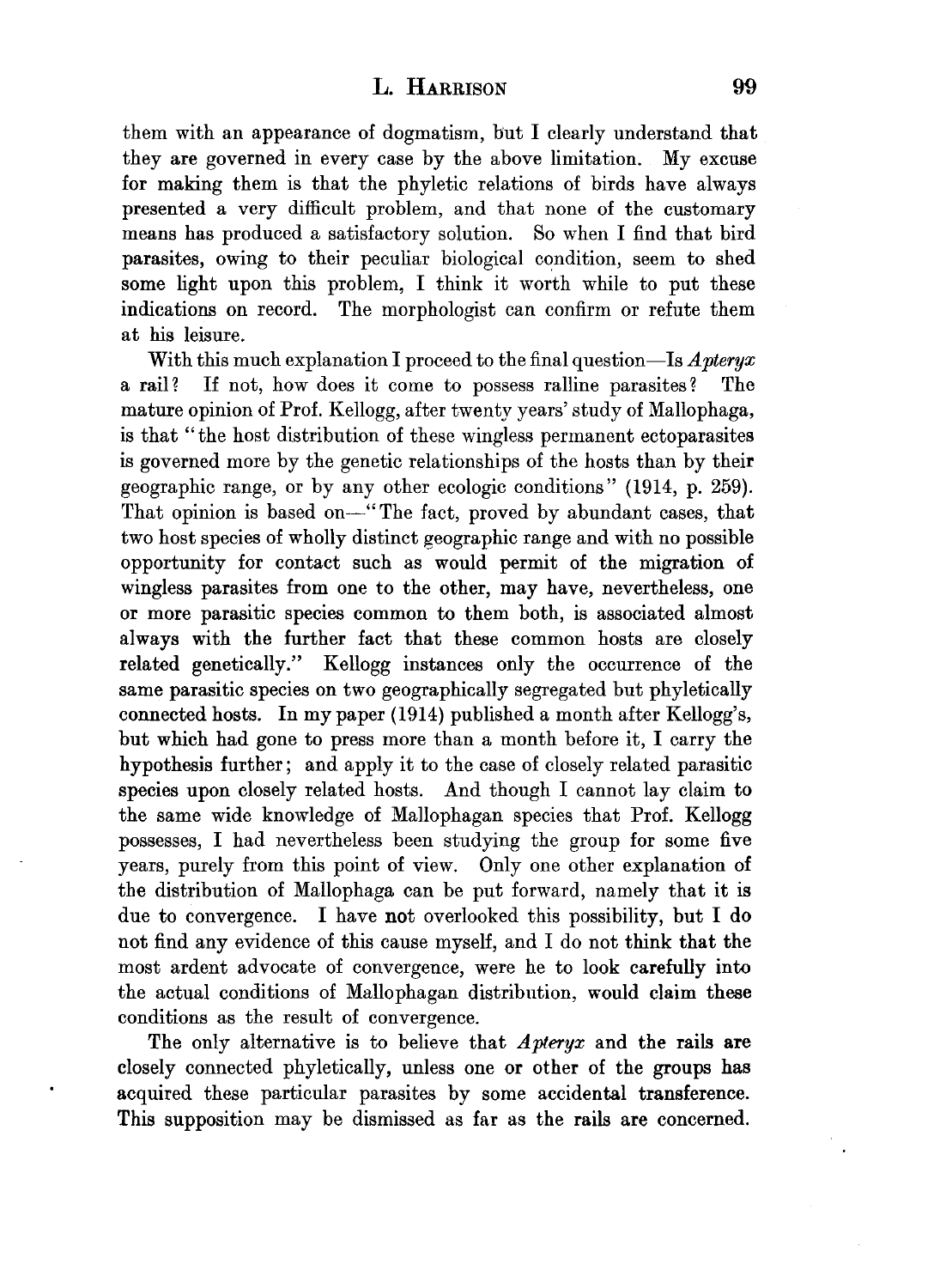*Rallicola* occurs, as I have already pointed out, on all rails from *0cydromus* to *Porzana.* Its occurrence is far too general for it to have been accidentally acquired. But with *Apteryx* the case is somewhat different. There are but six species of the genus, and I have described only three species of *Aptericola* taken from five of them. These are small numbers, and the suggestion of straggling at a comparatively recent date might be put forward. But *Aptericola* is, after all, a rail parasite, and could only have straggled from some ralline bird. New Zealand is rich in rails, and I have examined these with some interest, to see if any robust form such as *Aptericola* might be found upon them. I have collected Mallophaga from five species of *0cydromus* from New Zealand itself; as well as from *0. sylvestris* of Lord Howe Island. A species of *Rallicola* has been described by Piaget from *0. lafre.mayanus*  of New Caledonia. I have also collected species of *Rallicola* from *Porphyrio, Hypotaenidia,* and *Porzana* from New Zealand. But in all these cases the parasite belongs to the small rail-infesting type; so it is not probable that *Apteryx* acquired its parasites from any existing rail. *Notornis* certainly remains unexamined, but there is no reason to suspect that its parasites would prove much different from those of *Porphyrio.* Moreover, the negative evidence, as I have stated above, of the absence of any other Ischnoceran parasite is in itself a very good reason for believing that *Aptericola* is and always has been the normal Ischnoceran parasite.

I conclude, then, that *Apteryx* is nearer akin to the Ralli than to any other living birds. The possibility of this relationship has already been foreshadowed by Fiirbinger; and arguments for it have been set out at some length in Gadow's systematic volume in Bronn's *Thier-Reichs,* in both cases upon morphological grounds.

#### REFERENCES.

- HARRISON (1914). The Mallophaga as a possible clue to bird phylogeny. *Australian Zoologist,* I. pp. 7-11.
- JOHNSTON and HARRISON ( 1911 ). Notes on some Mallophagan generic names. *Proc. Linn. Soc. N.S.W. XXVI. pp. 321-328.*
- KELLOGG (1914). Ectoparasites of mammals. Amer. Naturalist, XLVIII. pp. 257-279.
- PIAGET (1885). Les Pédiculines, Essai Monographique, Supplément. Leyden.
- RUDOW (1870). Beobachtungen über die Lebensweise und den Bau der Mallophagen oder Pelzfresser, sowie Beschreibung neuer Arten. *Zeitschr. f. d. ges. Naturw.*  XXXV. pp. 272-302.